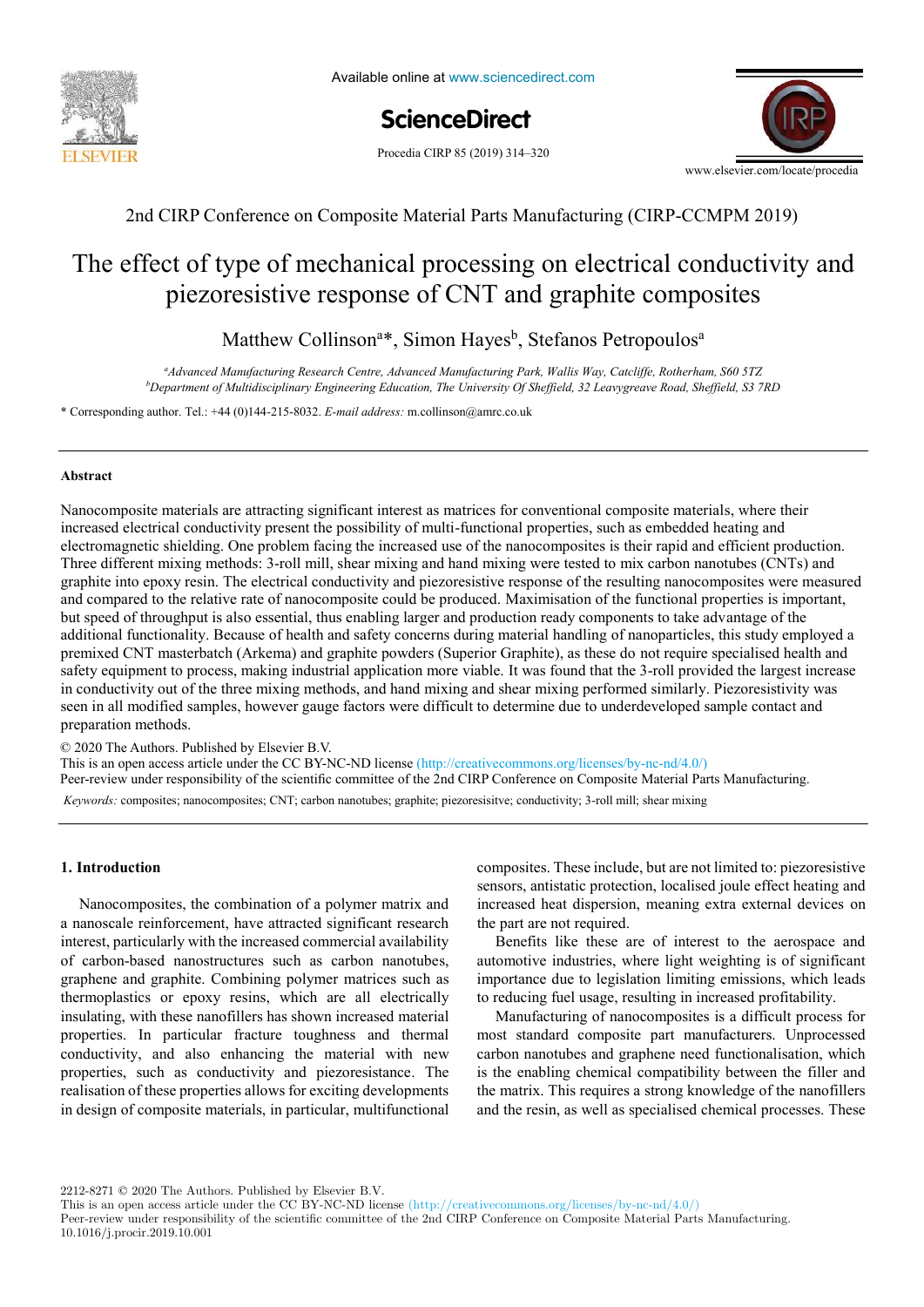nanoparticles also in their raw form require strict and costly health and safety controls, due to their comparison to asbestos and potential carcinogenic nature [1].

Once these issues are resolved, for nanocomposites to be effectively integrated into a component to enable smart functionalities, they need to be able to be processed using a medium to high throughput processes. Many previous studies have used a variety of mixing and dispersion methods, such as sonication [2], solvent evaporation [3], ball milling, dissolver disk mixing [4], shear mixing and 3-roll mill [5]. These all have varying levels of success at dispersing the nanoparticles evenly in a matrix, but have not been considered for manufacture beyond laboratory scale. Whilst it is important to obtain a high level of dispersion and therefore improvements in material properties, in this case primarily electrical conductivity, the ability to manufacture at a higher rate needs to be taken into account.

For this study, processability and practicality have been prioritised, from the material selection to the equipment used to manufacture the nanocomposites, in view to manufacture fibre based composites in the future. This means that conductivity vs filler content needs to be scrutinised, as manufacturing a composite with a high percentage of nanofillers is difficult due to the filtering effect when infusing. This can be alleviated with different manufacturing techniques such as pre-pregging, however are costly and prohibitive in a development environment, and also not relevant to industries such as automotive. Keeping the nanofiller weight percentage low will allow for the resin to retain its low viscosity, whilst having fewer nanoparticles to be filtered out when manufacturing along the length larger scale fibre composites.

The materials selected are either pre-functionalised in a DGEBA-CNT masterbatch (Arkema), or do not require any functionalisation, namely super expanded graphite flake (Superior Graphite) which will be mixed directly into resin. The CNTs used are Multi Walled CNTs, having 10-15 walls of 10-15nm in diameter, with an aspect ratio of 600-700. The graphite used is a super expanded graphite flake, with 90% of the particles being 17.6µm or smaller.

The mixing methods have been selected based on effectiveness, market availability, time to process and cost. The 3-roll mill was selected as it was a recommended method by the CNT masterbatch manufacturer (Arkema) as the optimal dispersion method and therefore the method has also been replicated for graphite. Another industrial method suggested by the literature and the manufacturer is a high shear mixer, which is seen more commonly in industry for efficient mixing and dispersion of solutions. The final method used in this study is hand mixing of the materials into the resin, which is used as a low effort comparative baseline, to show what conductivity can be achieved with little equipment expenditure.

CNTs were primarily investigated in this study due to their higher conductivity to weight ratio compared to graphite, and therefore more dispersions at different percentages were manufactured. Future consideration needs to be taken into account when these nanocomposites are to be used as matrices in fibre composites, where it is important that low as possible percentages of filler are used so that they can be infused and distributed between fibres evenly. When high percentages of

larger particles are used, filtration occurs between and through fibres when infusing along a fabric, and on a smaller scale, through thickness, which leads to uneven distribution, and inhomogeneous material properties [6]. Another reason to use lower percentage weight of nanoparticles is to limit the change in mechanical properties, whilst they are commonly reported as an increase, in some cases they can reduce some mechanical properties.

The piezoresistive mechanism of these nanocomposites is a complex one and not yet fully understood. It is know that there is high contact resistance between the nanoparticles in the polymer matrix, also known as the tunneling effect, of which when strained increases this contact resistance. This tunneling effect is influenced by the makeup of the internal percolation conductive network, such as weight % loading, particle conductivity, cross sectional area and particle alignment [7].

#### **2. Experimental**

#### *2.1. Resin preparation and dispersion method*

An toughened epoxy system (Gurit Prime 180 [8]) suitable for RTM and infusion was selected as the matrix for the nanocomposites, due to its low ambient viscosity and overall high processability. Two types of nanocomposites were manufactured, at different percentage loadings, to evaluate conductivity and piezoresistivity depending on the dispersion method used. The base materials for the two mixtures were MWCNTs pre-dispersed at 25% by weight in a DGEBA resin, supplied by Arkema (CS1-25), and super expanded graphite flake, supplied by Superior Graphite (FormulaBT LBG8010).

The CNT masterbatch requires mixing and coarsely dispersing into the resin, before any further mechanical mixing or processing. This was done by hand mixing the pellet style masterbatch into the resin at 80 °C, leaving overnight at temperature, then mixing by hand periodically until the pellets had visibly dispersed into the resin. CNT samples were prepared at 0.1, 0.25, 0.5 0.75 and 1% by weight, recommended by the manufacturer and previous studies on MWCNTs [9] .

The graphite nanocomposites were processed in a similar way, with the graphite being hand mixed in, then left over night and mixed periodically until visible dispersion had been achieved. Graphite samples were prepared at 5.3% and 6.5% by weight [10].

Table 1 : Summary of materials used, processing method and weight percentages tested.

| Material   | Processing method | Wt. %                      |  |
|------------|-------------------|----------------------------|--|
|            | Shear mixed       | $0.1, 0.25, 0.5, 0.75$ and |  |
| <b>CNT</b> | 3-Roll milled     | $1\%$                      |  |
|            | Hand mixed        |                            |  |
|            | Shear mixed       |                            |  |
| Graphite   | 3-Roll milled     | 5.3% and 6.5%              |  |
|            | Hand mixed        |                            |  |

A batch of 500 ml resin and filler was prepared for each dispersion and mixing type, then the mixtures were dispersed further in the three different ways (Table 1). All these processes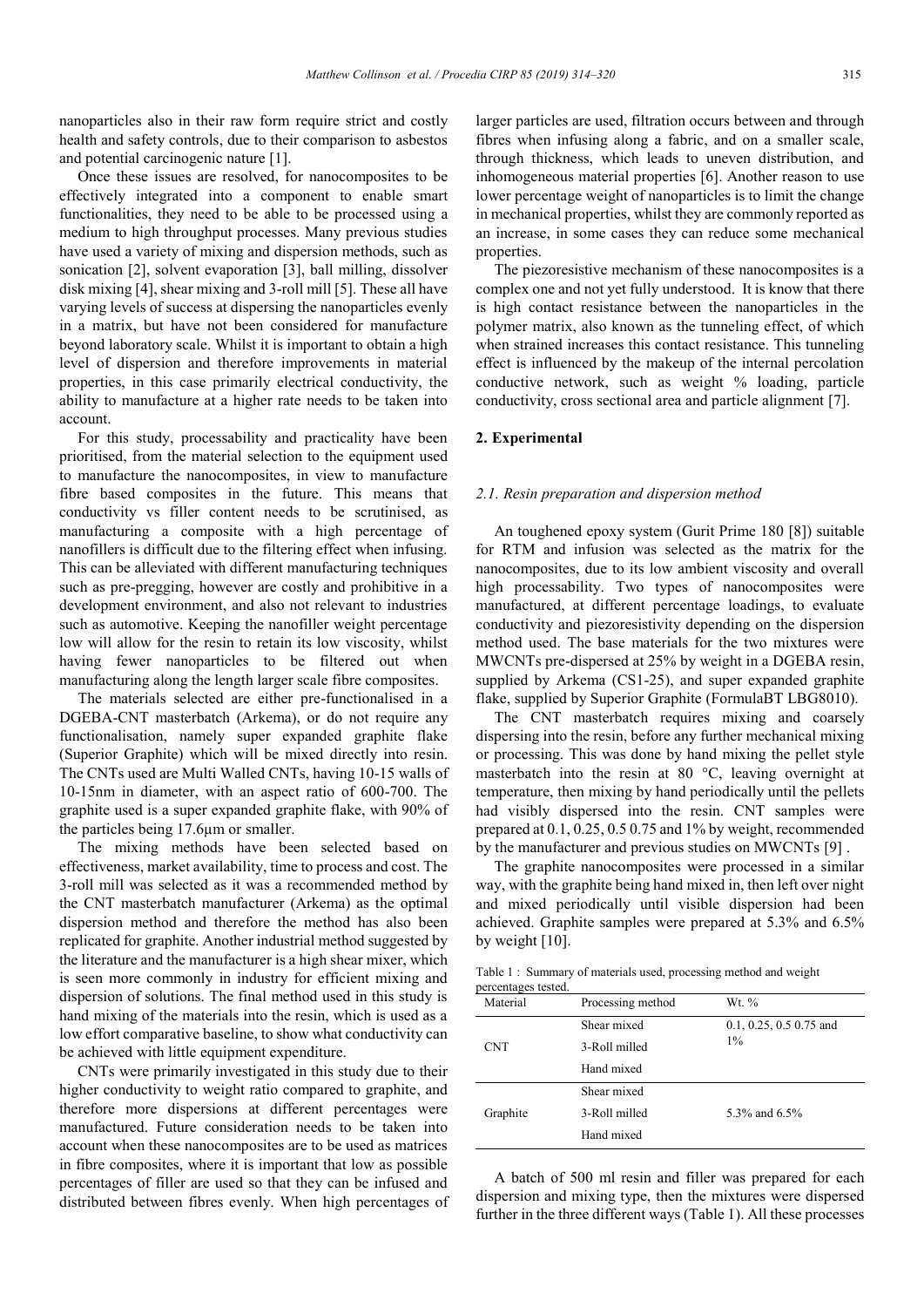were completed with the resin at 80 °C at the start of the mixing processes.

A 3-Roll mill (Exakt) was used to then further disperse the fillers into the resin. The resins were processed twice, from 90 microns to 30, and then from 15 to 5 microns, which was the minimum gap possible with this equipment.

Shear mixing (Greaves) was used on the pre-mixed batches at 1500 RPM for 60 minutes, using a stator mixer head.

Hand mixing was completed as per the preparation for the two mechanical dispersion methods. Heating was instead completed on a hotplate, and hand mixing was done for 30 minutes continuously, ensuring that the pellets were dispersed in the case of the CNTs

#### *2.2. Sample manufacture*

Once the nanocomposite blends had been prepared, hardener was added at 50% of the original resin weight used, which was mechanically mixed in with a stirrer. Immediately after stirring they were cast in dog bone style silicone moulds, at 6 casts per sample, with the sample geometry conforming to ASTM D638 [11], and placed in a curing oven at 120 °C. Particularly in the case of the CNTs, agglomeration starts immediately, which can reduce the electrical and mechanical properties of the samples. Some agglomeration is required so that a connected electrical network is made, however if allowed to develop further, the agglomerations become so large that the electrical network is lost. This is further discussed in Section 0. After curing, the meniscus of the samples was removed using a water assisted polishing wheel, which also ensured correct sample thickness was achieved.

### *2.3. Measurement of conductivity*

The 4-probe resistivity method was used, which has previously been used successfully to measure conductivity of composites and nanocomposites accurately. This method can be practically applied in a composite part design situation as it doesn't require significant design changes to the composite [12].

The polishing of the samples during manufacture also provided adequate surface preparation for applying highly loaded silver epoxy adhesive (RS Components). This ensured contact resistance was minimized during conductance and piezoresistance testing. A National Instruments PXI 4080 digital multimeter was used for the 4 point conductivity measurement, which was recorded values every 100 ms during the piezoresistive testing. Resistance was automatically calculated by the National Instruments drivers, with using a current injection value depending on the resistance of the sample being tested. This allowed a large range of sample conductivities can be accounted for, whilst still providing accurate resistivity values.



Fig. 1. Experimental setup for piezoresistive testing of dog bone samples, with the 4-point method attached to the sample whilst in the grips of the tensile testing machine.

The resistance value is then corrected for cross section of the sample, and the length between the electrodes for measuring voltage, seen in Equation 1.

$$
R = \frac{V}{I} \frac{wt}{L} \Omega \cdot cm \tag{1}
$$

Where  $V$  is voltage,  $I$  is current,  $W \& t$  are width and thickness of the sample, and  $L$  is the distance between the electrodes for measuring voltage.

Flat, crocodile style clips were used to clamp onto the sample, with the side not prepared with silver epoxy being insulated from the clip, of which can be seen in Fig.1. The sample was insulated from the tensile test clamp to ensure no electrical interference.

Piezoresistance is a change in a materials resistance in response to mechanical strain. Gauge factor (GF) is a way of quantifying this response, as seen in the equation below.

$$
GF = \frac{\Delta R/R_0}{\varepsilon} \tag{2}
$$

Where  $R$  is the resistance of the sample,  $\Delta R$  is the change in resistance and  $\varepsilon$  is the strain of the sample. This allows for characterisation of the response of the material, depending on the sample tested. If a material's conductivity change can be measured in service, and the gauge factor is known, then the strain can be estimated.

### *2.4. Measurement of strain*

Tensile testing was completed with a Shimadzu EZ Test machine, run at 2 mm/min as per the ASTM specification.

Machine compliance was tested using an unloaded epoxy sample with a strain gauge applied. Clip gauges were tested as a possible re-usable strain sensor, however these short circuited the resistance measurement and proved unreliable when insulated, hence the use of calibrated machine measured strain.

Strain was therefore assumed to be the change in length of the sample against the original length of the sample, as described in Equation 3 below.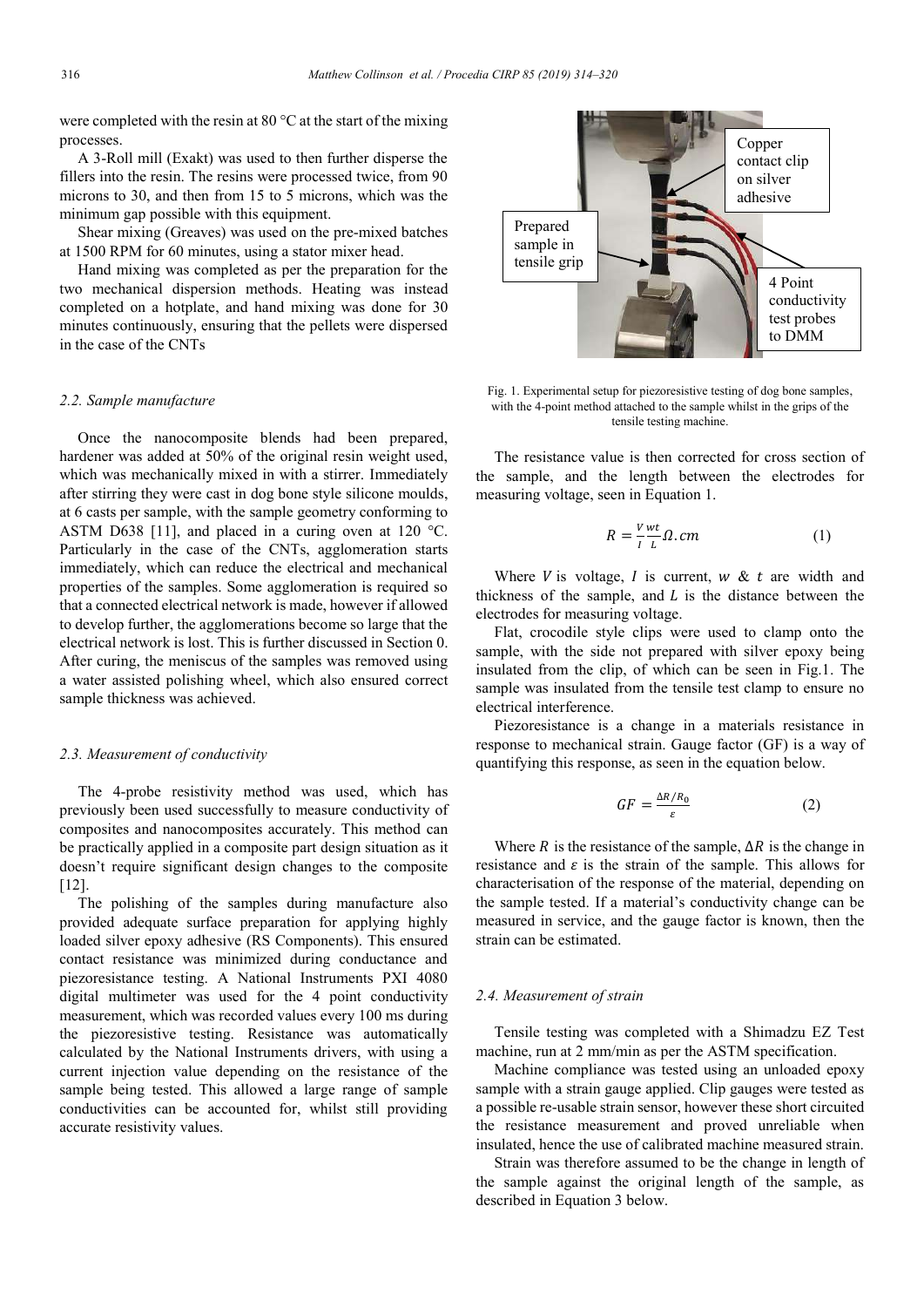$$
\varepsilon = \frac{l_T - l_0}{l_0} \tag{3}
$$

Where  $\varepsilon$  is strain, l is the length of the unloaded sample, and  $\delta$ l is the change in length in respect to the unloaded sample. These restrictions will mean that sample slippage in the grips will not be accounted for, which would be if a strain gauge was used for example.

## **3. Results and discussion**

#### *3.1. Manufacturing observations and considerations*

As seen in previous studies [13] and in practice, the manufacture of high quality dog bone samples in epoxy resin is a challenging process. Issues included manufacturing a void free sample, with defect free edges, without a meniscus, which could lead to premature sample failure. In unmodified epoxy samples, voids were visible, however in modified opaque samples, potential voids were no longer visible, particularly in highly loaded samples. For the opaque samples, manufacturing methods were improved where the voids were visible, then were eventually eliminated through improvements in procedure.

The polishing of the samples also proved to have the benefits of removing the meniscus, bringing the thickness of the samples to specification, and providing repeatable surface preparation conditions for the application of the silver epoxy adhesive.

### *3.2. Sample conductivity*

Of all the samples, the 3-roll mill proved to be a more consistent dispersion method compared to the shear mixer and the hand mixing for CNT composites, providing higher conductivities at equivalent percentage loading of fillers, summarised in Table 2 and Fig.2. Not enough data was collected to determine if this effect was experienced in the graphite mixtures, with little variance in conductivity between the manufacturing methods. Shear mixing did not provide an increase in conductivity over hand mixing in CNT samples, which would have been expected for it being a high shear process. With all mixing methods the percolation threshold was 0.25-0.5% for CNTs, with this being much closer to 0.25% for the 3-roll mill processed samples. It wasn't possible to determine the percolation threshold for the graphite nanocomposites with the data available.

The CNT masterbatch requires high shear forces to break up the pellets and coarsely disperse into the resin, whereas it appears the graphite in powder forms require only basic mixing to disperse effectively. This is highlighted when comparing the increase in conductivity from hand mixed to the 3-roll mill for both fillers: CNTs have a large increase, whereas graphite powders do not change.

The increases between mixing methods for the CNTs may be due to the heavily loaded masterbatch requiring high shear to be broken apart properly, which the shear mixer cannot provide. Another reason, suggested by the manufacturer, is that shear mixing can on occasion damage the CNTs, breaking the walls or making them shorter. This would damage the connections within a percolation network, however there is little evidence of this in any previous studies that suggest that shear mixing doesn't have the energy density to damage CNTs  $[14]$ .

Another reason for the lower conductivity of the shear mixed samples could be due to the way that the mixer head sits in a batch of epoxy-nanoparticle mixture. With this configuration, it is not always guaranteed that all the resin is processed evenly, or is passed through the mixer head an equal amount of time. Full processing of the mixture is more guaranteed with a 3-roll mill, which would be more suitable for a continuous process.



Fig. 2. Conductivity of the CNT dispersions, comparing 3-roll mill to shear mixing and hand mixing.

Table 2 : Mean conductivities for CNT and graphite, for hand mixing, shear mixing and 3-roll mill

| Material & loading wt.<br>$\frac{0}{0}$ | <b>Conductivity 3-roll</b><br>mill mS.cm | <b>SD</b>         | <b>Conductivity shear</b><br>mixing mS.cm | <b>SD</b>        | <b>Conductivity hand</b><br>mixing mS.cm | <b>SD</b>        |
|-----------------------------------------|------------------------------------------|-------------------|-------------------------------------------|------------------|------------------------------------------|------------------|
| $0.1\%$ CNT                             | 7.71E-04                                 | $±4.57E-04$       | 5.85E-04                                  | $±4.00E-04$      | 2.29E-04                                 | $±1.11E-04$      |
| $0.25\%$ CNT                            | 7.51E-03                                 | $\pm 1.29E - 03$  | 1.48E-03                                  | $\pm 5.19E - 04$ | 2.66E-03                                 | $\pm 2.52E - 03$ |
| $0.5\%$ CNT                             | $.82E - 02$                              | $\pm 8.53E - 03$  | 5.44E-03                                  | $\pm 3.02E - 03$ | 3.60E-02                                 | $\pm 7.71E - 03$ |
| $0.75\%$ CNT                            | 8.35E-02                                 | $\pm 7.11E - 03$  | $6.62E-02$                                | $\pm 3.64E - 03$ | $5.61E-02$                               | $±1.42E-02$      |
| <b>1% CNT</b>                           | 3.97E-01                                 | $\pm 3.62E - 02$  | 8.21E-02                                  | $\pm 8.61E - 03$ | L08E-01                                  | $±4.40E-02$      |
| 5.3% Graphite                           | 8.75E-04                                 | $\pm 1.86E - 0.5$ | 9.19E-04                                  | $±1.36E-04$      | $-25E-01$                                | $\pm 2.19E - 02$ |
| 7.5% Graphite                           | .66E-03                                  | $\pm 6.02E - 04$  | 2.41E-03                                  | $\pm 1.41E - 03$ | 3.09E-01                                 | $\pm 3.85E - 03$ |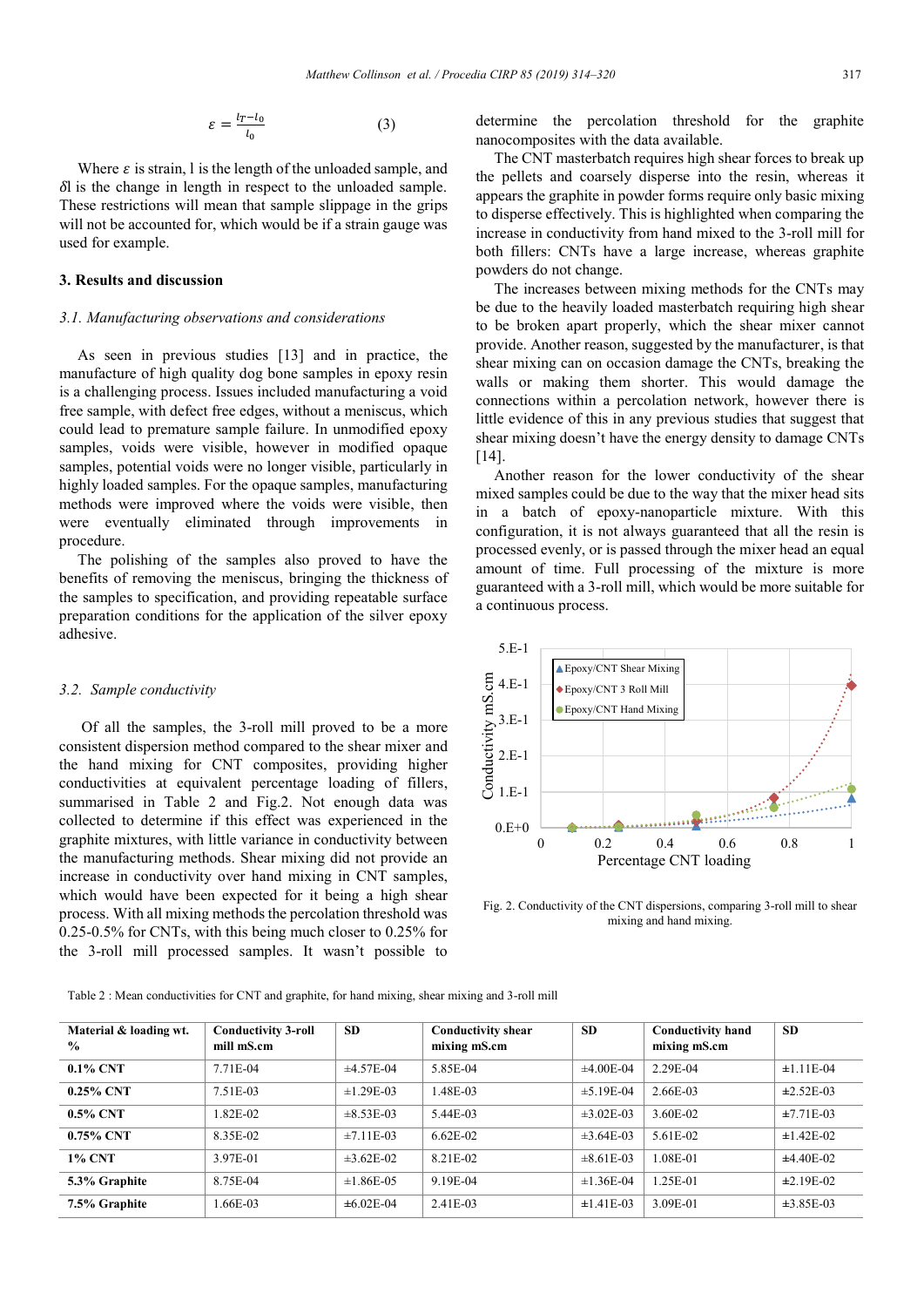Re-agglomeration of the nanoparticles is a crucial process that occurs enabling the conductivity of samples. A theoretically 100% distributed epoxy-particle mixture would result in no particles touching one another, which would give a homogeneous mixture, however would give the mixture electrical conductivity equivalent of the matrix, resulting in an insulator. Van der Waals forces are present between the conductive particles, leading to the particles to bunch together in groups, also known as agglomeration. The interaction of these particles leads to the conductivity of the resin increasing due to the percolation network growing, allowing more paths for the current to flow.

The agglomeration of the particles is something that continues to happen over time, leading to larger agglomerates. If left over a long period, the agglomerates continue to increase in size up to the point they become large enough so the percolation network becomes disconnected. The agglomerates no longer have links between them, therefore the conductivity is reduced, leading to a similar problem to perfectly distributed particles.

Agglomeration of CNTs in epoxy resin was investigated by Inam and Peijs [15], looking at average agglomerate size over time in epoxy resin, hardener and after mixture of the two. Agglomeration size stays low over time when mixed with just the epoxy for all variations of CNTs. Once CNTs were mixed with hardener, they agglomerated very quickly, leading to agglomerations four times larger than was observed in the epoxy after 200 minutes. This is in line with many studies that explicitly initially always mix the CNTs with the resin as opposed to the hardener component, and with what was observed by the naked eye in this study (Fig.3). CNT-Epoxy mixture was stored for days with no visual agglomerations, whereas when mixed with the hardener, agglomerations were visible if left to cure at room temperature, seen in Fig.3.

Agglomeration of the graphites were not seen visually, most likely due to the larger particle size, of which Van der Waals forces do not affect in the same way. This is also confirmed by the little difference in conductivities between mixing methods. This effect may have been further helped by the low viscosity of the resin used in this study, which would have enabled accelerated movement of particles, and therefore quicker agglomeration.



Fig. 3. Example of extreme visual CNT agglomeration in epoxy resin at 0.5% wt.

#### *3.3. Sample piezoresistivity*

All the epoxy samples that were modified with either CNTs or graphite showed a piezoresistive response. All graphite samples had a higher gauge factor than the CNT samples, however when corrected for their higher loading percentages, the loading efficiency was lower than the CNTs. When correcting for the wt.% loading of the filler in each sample, it appears that the lower the CNT loading, the more efficient the gauge factor response is.

One of the largest factors in obtaining a good quality piezoresistive signal was the quality of the connection between the DMM and the sample, with clip connectors seen in Fig.1. Poor connections and electrical interference from the conducting grips on the tensile testing machine led to noisy results, which were inconclusive. Tighter grips and insulating the part from the grips led to more consistent results, of which an example can be seen in Fig.4. These responses were consistently in line with the axial strain when normalised. The change in resistance and the axial stress were normalised in respect to axial strain, of which the response of the resistance change is directly related to the stress. Whilst there were only a few of these samples that showed this positive response, showing good replication of the samples, the overall method had poor repeatability.



Fig. 4. Example of a piezoresistive response from a 0.25% by wt. CNT epoxy sample processed in the 3-roll mill.

Gauge factor was determined for each concentration and manufacturing method, which ranged from 0.5 to 3.1 for CNT composites, and from 7.8 to 33.4 for graphite composites, as summarised in Table 3.

Even though there were 6 samples manufactured per method and concentration, there were only one or two good results per set. This led to large variability and inconsistency in the results, which have been presented in Table 3. Where results aren't presented, it wasn't possible to get a piezoresistive response.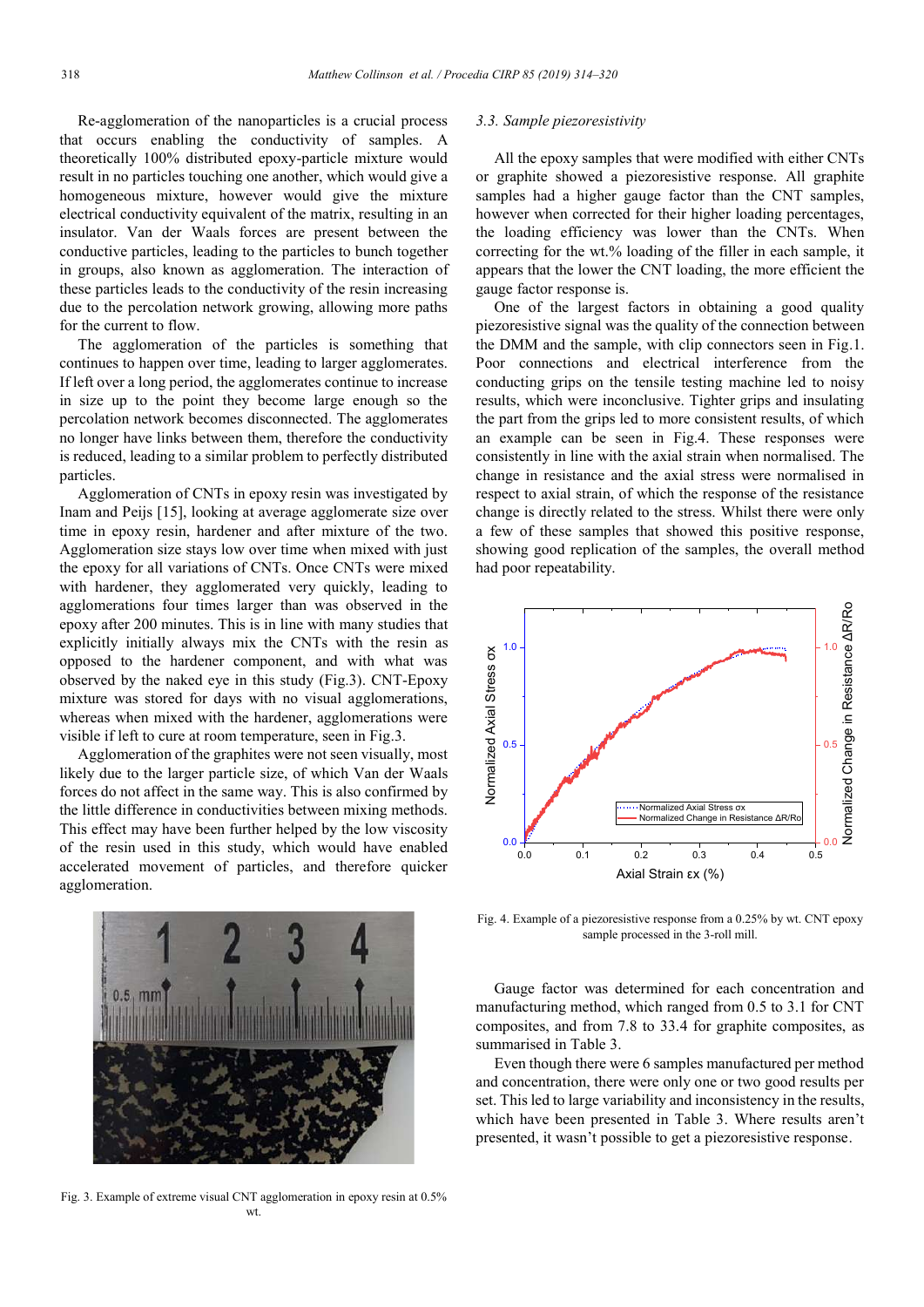| Material &<br>loading | Gauge factor 3-<br>roll mill | Gauge factor<br>shear mixing | <b>Gauge factor</b><br>hand mixing |
|-----------------------|------------------------------|------------------------------|------------------------------------|
| $0.1\%$ CNT           | 0.49                         | N/A                          | N/A                                |
| $0.25\%$ CNT          | 2.85                         | 1.37                         | 1.10                               |
| 0.5% CNT              | 3.09                         | 0.72                         | 2.10                               |
| $0.75\%$ CNT          | 2.39                         | 2.62                         | 1.88                               |
| <b>1% CNT</b>         | 0.89                         | 2.94                         | 1.87                               |
| 5.3%<br>Graphite      | 7.84                         | 8.81                         | 13.6                               |
| 7.5%<br>Graphite      | 27.75                        | 33.39                        | 7.40                               |

Table 3 : Mean gauge factors for all samples tested.

For the graphite samples, an increase in gauge factor was seen in the mechanically mixed samples when loading was increased, however this same pattern did not occur for the hand mixed samples. It seems that when using high shear mixing methods on the graphite samples, the gauge factors are similar, however see a large change, for better or worse when hand mixing is used. This may be due to lack of consistency of the hand mixing method, of which is significantly less controlled than the mechanical mixing methods.

The noise issues and variances in gauge factor may have also been affected by the resistivity and therefore gauge factor of the connection method, which could have dominated the response. Whilst attempts to reduce contact resistance were taken, it is possible that the negative gauge factors of the contacts were interfering with the results. This is more frequently seen in the measurement of CFRP piezoresistive samples [16], but still could be possible in the testing completed here.

It would be recommended to directly bond on the wires to the samples with conductive adhesive, rather than using clips, to ensure that the connection is more repeatable and consistent. On in service parts, the connectors are likely to be integrated into the part during manufacture and therefore be more durable, however there is limited research in this area and therefore wasn't pursued during this study.

The responses and gauge factors seen in the samples allows for potential composite smart functionalities, if these resins were to be integrated into or applied to the surface of composites. The gauge factors seen in this study would allow for smart sensors, replacing strain gauges at low cost, where typically a gauge factor of a Constantan or nickel-chromium strain gauge is around 2 [17]. The quality of the response, when a good connection was available was high, giving a very consistent and high quality response, comparable to a strain gauge. This case, and other investigations on nanocomposites consistently get within this gauge factor range [18]. This could allow lower cost and less sensitive equipment to detect strain, and eventually damage in composites, without having to apply a strain gauge to the structure, which is a time consuming and expensive operation.

Consistency of the measuring of composite samples is still an issue, of which a standard test method needs to be developed and agreed upon. Even when taking in to account recommendations from previous studies, it is still a challenge to get consistent contact resistance when applying electrodes to a sample.

## *3.4. Manufacturing rate*

3-Roll mill, high shear mixing and hand mixing were selected as mixing methods as they vary largely in initial cost, ease of use and processing time. 3-roll mill and shear mixing are commonly used techniques for particle dispersion in mixtures, with hand mixing used as example of minimum effort and cost of what can be achieved.

To compare the methods, literature was examined to ensure the highest level of dispersion was achieved using each method, taking into account the low viscosity resin being used, as described in section 2.1.

The 3-roll mill was the most time consuming and hands on method for dispersion, as the resin mixture has to be fed through slowly, and requires careful cleanup after use. To feed through 500 ml of resin containing fillers takes around 20 minutes, which increases in duration as the gap between the rollers is reduced. This process has to be repeated more than once and requires user supervision throughout. The pouring of the resin from old containers to new, to not contaminate samples, leads to resin waste, as does resin that is stuck on rollers and not processed. This process could be adapted to be run continuously, which would not require cleaning as often, and would reduce wastage.

High shear mixing is easier to run when working with batches, as the mixture can be left to run without supervision. The samples for this study were mixed for 60 minutes, but were left unsupervised during this time, making it more suitable as an industrial process. Mixers of this type are also available that convert the method from a batch process to a continuous one.

Hand mixing was the most simple, however most labour intensive, and operator dependent on the final dispersion. In small batches this method is a useful comparison, but unlike the other methods, it isn't suitable for scaling up to large manufacturing rates.

In the case of the CNTs, the high shear methods were the only ones that provided the higher conductivities and therefore more even distribution. This is partly due to the highly loaded masterbatch format they are provided in, requiring force and heat to break them apart.

Graphite mixtures did not benefit from the mechanical dispersion methods as shown by the conductivities seen in Table 2.

### *3.5. Future use cases*

With all the research activity around nanocomposites, particularly around their benefits to increasing material properties, it is important to know how to process and test the resulting nanocomposites to ensure that they are being manufactured optimally and obtaining the expected final properties. This study was completed to understand these dispersion methods and the factors that affect the final